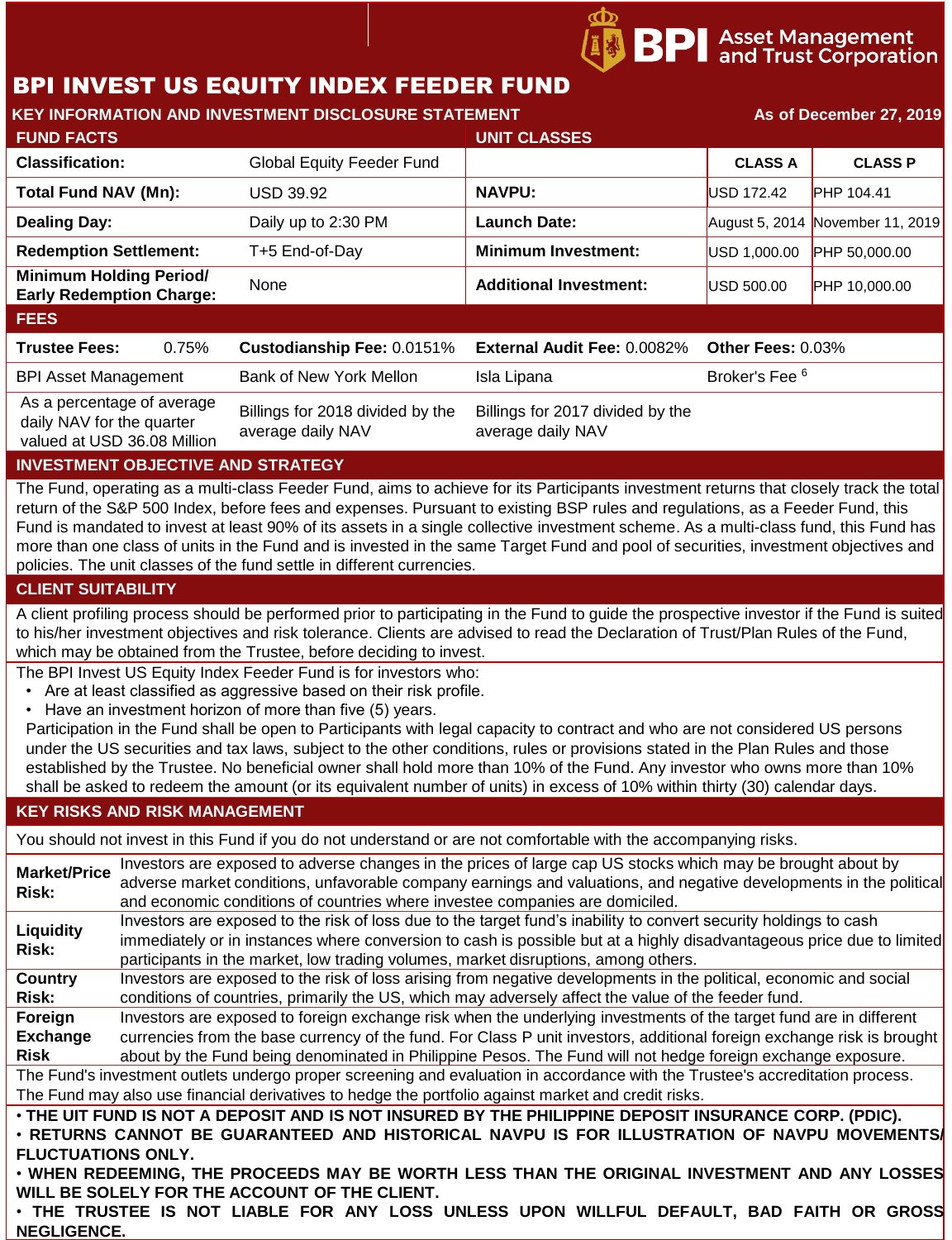## **FUND PERFORMANCE AND STATISTICS AS OF DECEMBER 27, 2019**

(Purely for reference purposes and is not a guarantee of future results)



| <b>CUMULATIVE PERFORMANCE (%)</b><br>18  |       |       |       |       |         |                   |
|------------------------------------------|-------|-------|-------|-------|---------|-------------------|
|                                          | 1 mo  | 3 mos | 6 mos | 1YR   | 3YRS    | S.I. <sup>2</sup> |
| Class A                                  | 2.96  | 8.78  | 10.33 | 30.36 | 45.80   | 72.42             |
| Class P                                  | 2.61  |       |       |       |         |                   |
| <b>Benchmark</b>                         | 3.15  | 8.84  | 10.14 | 30.34 | 44.05   | 68.73             |
| <b>ANNUALIZED PERFORMANCE (%) 1</b>      |       |       |       |       |         |                   |
|                                          |       | 1YR   | 2YRS  | 3YRS  | 4YRS    | S.I. <sup>2</sup> |
| Class A                                  |       | 30.36 | 10.57 | 13.42 | 12.27   | 10.62             |
| Class P                                  |       |       |       |       |         |                   |
| <b>Benchmark</b>                         |       | 30.34 | 10.11 | 12.96 | 11.75   | 10.18             |
| <b>CALENDAR YEAR PERFORMANCE (%) 1 8</b> |       |       |       |       |         |                   |
|                                          | YTD   | 2018  | 2017  | 2016  | 2015    | 2014 <sup>3</sup> |
| Class A                                  | 30.36 | -6.27 | 19.32 | 8.93  | $-0.03$ | 8.60              |
| Class P                                  | 4.41  |       |       |       |         |                   |
| <b>Benchmark</b>                         | 30.34 | -7.03 | 18.87 | 8.22  | -0.58   | 8.87              |

| <b>PORTFOLIO COMPOSITION</b>                        |                  | <b>TOP TEN HOLDINGS</b>   |                  |
|-----------------------------------------------------|------------------|---------------------------|------------------|
| <b>Allocation</b>                                   | % of Fund        | <b>Name</b>               | % of Target Fund |
| Target fund                                         | 97.01            | Apple Inc.                | 4.57             |
| Cash                                                | 0.36             | Microsoft Corp.           | 4.48             |
| Time deposits and money market                      | 2.25             | Amazon.com Inc.           | 2.87             |
| Other receivables - net of liabilities <sup>7</sup> | 0.37             | Facebook Inc. A           | 1.84             |
| <b>Portfolio Allocation</b>                         | % of Target Fund | Berkshire Hathaway Inc. B | 1.65             |
| Information Technology                              | 23.11            | JP Morgan Chase & Co.     | 1.63             |
| <b>Health Care</b>                                  | 14.15            | Alphabet Inc. C           | 1.49             |
| Financials                                          | 12.92            | Alphabet Inc. A           | 1.49             |
| <b>Communication Services</b>                       | 10.35            | Johnson & Johnson         | 1.43             |
| <b>Other Sectors</b>                                | 39.47            | Visa Inc.                 | 1.20             |
|                                                     |                  |                           |                  |

# **Class A Class P Highest** 172.47 | 104.82 **Lowest** 130.41 99.95 **STATISTICS Class A Class P** Volatility, Past 1 Year(%)<sup>4</sup> 12.37 Tracking Error, Since Inception(%)<sup>5</sup> 0.56 <sup>1</sup>Returns are net of fees. <sup>2</sup>Since Inception. <sup>3</sup>Performance from August to year-end 2014. <sup>4</sup>Measures the degree to which the Fund fluctuates vis-à-vis its average return over a period of time. <sup>5</sup>Measure of deviation between the Fund's return and benchmark returns. A lower number means the Fund's return is closely aligned with the benchmark. <sup>6</sup>Cost of buying/selling of shares/units of the Target Fund through dealers/brokers.

7 Includes accrued income, investment securities purchased, accrued expenses, etc.

<sup>8</sup>Performance of Class P since inception, November 11, 2019.

\*Declaration of Trust is available upon request through branch of account.

#### **CALENDAR YEAR PERFORMANCE (%) ¹ <sup>8</sup> RELATED PARTY TRANSACTIONS\***

The Fund has no transactions and outstanding investments with entities related to BPI Asset Management and Trust Corporation (BPI AMTC).

\* Related party in accordance with BPI AMTC's internal policy.

| <b>TOP TEN HOLDINGS</b>   |                  |
|---------------------------|------------------|
| <b>Name</b>               | % of Target Fund |
| Apple Inc.                | 4.57             |
| Microsoft Corp.           | 4.48             |
| Amazon.com Inc.           | 2.87             |
| Facebook Inc. A           | 1.84             |
| Berkshire Hathaway Inc. B | 1.65             |
| JP Morgan Chase & Co.     | 1.63             |
| Alphabet Inc. C           | 1.49             |
| Alphabet Inc. A           | 1.49             |
| Johnson & Johnson         | 1.43             |
| Visa Inc.                 | 1.20             |
|                           |                  |

| <b>OTHER FUND FACTS</b>     |                                     |                               |                               |
|-----------------------------|-------------------------------------|-------------------------------|-------------------------------|
| <b>Fund Currency:</b>       | <b>US Dollar</b>                    | <b>Trustee and Custodian:</b> | State Street Bank & Trust Co. |
| Benchmark*:                 | <b>S&amp;P 500 Index</b>            | <b>Fund structure:</b>        | ETF (NYSE)                    |
| <b>Name of Target Fund:</b> | SPDR S&P 500 ETF Trust              | <b>Inception Date:</b>        | January 22, 1993              |
| <b>Regulator:</b>           | SEC (US)                            | <b>Total Expense Ratio:</b>   | 0.0945%                       |
| <b>Fund Manager:</b>        | <b>State Street Global Advisors</b> |                               |                               |
|                             |                                     |                               |                               |

The Fund Performance Report and relevant information about the SPDR S&P500 ETF Trust can be viewed and downloaded through www.spdrs.com.

For more information, you may contact us at 8580-AMTC (2682),

email us at bpi\_asset\_management@bpi.com.ph, or visit our website, [www.bpiassetmanagement.com](http://www.bpiassetmanagement.com/)